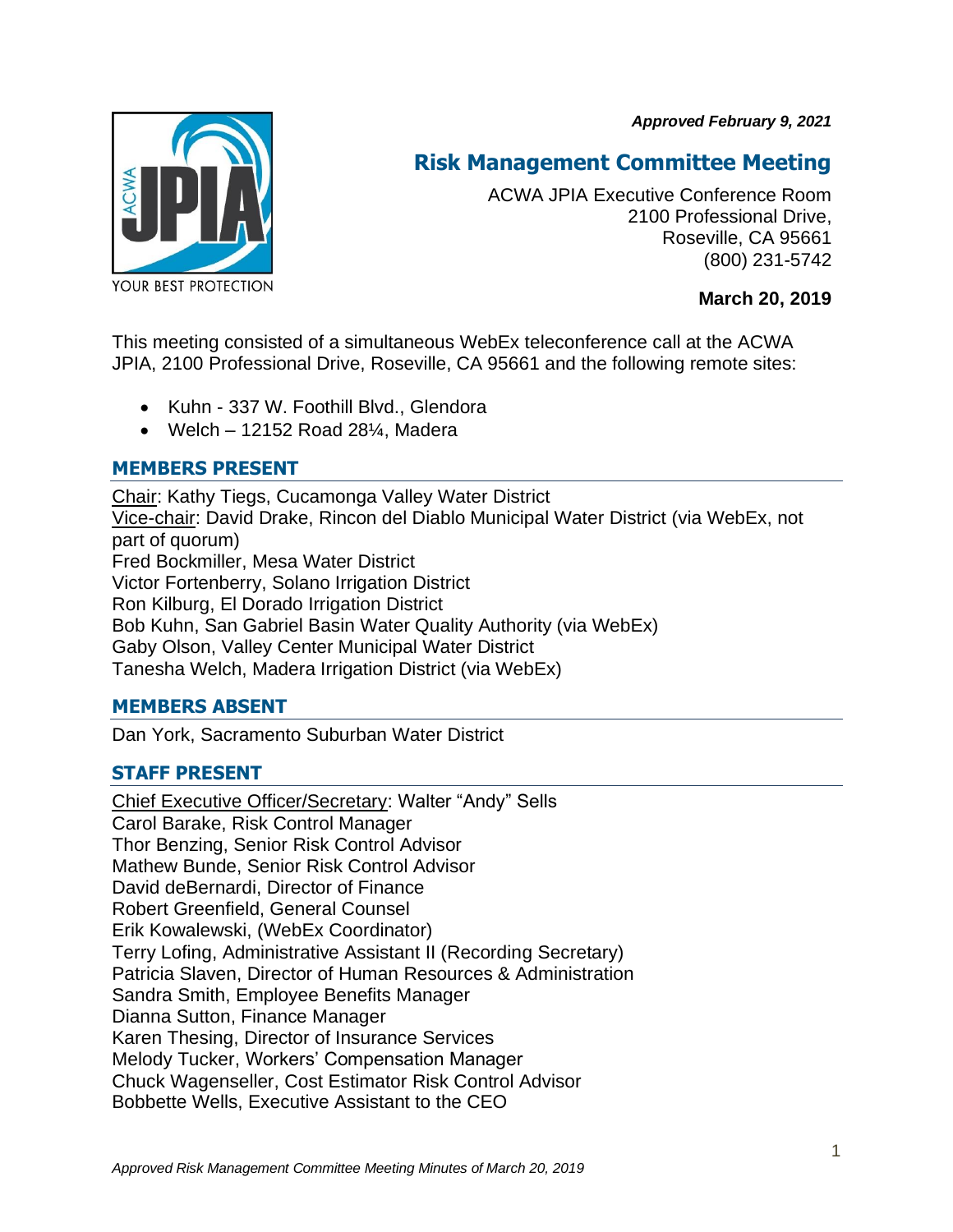#### **OTHERS IN ATTENDANCE**

E.G. "Jerry" Gladbach, Castaic Lake Water Agency (via WebEx) Melody McDonald, San Bernardino Valley Water Conservation District Bruce Rupp, Humboldt Bay Municipal Water District

#### **WELCOME**

Chair Tiegs welcomed everyone in attendance. The Committee members attending via WebEx introduced themselves. Committee members and staff introduced themselves.

# **CALL TO ORDER AND ANNOUNCEMENT OF QUORUM**

Chair Tiegs called the meeting to order at 10:03 a.m. She announced there was a quorum. Director Drake joined the meeting via WebEx. Due to posting requirements, Director Drake was not counted as part of the quorum.

#### **ANNOUNCEMENT RECORDING OF MINUTES**

Chair Tiegs announced that the meeting would be recorded to assist in preparation of minutes. Recordings are only kept 30 days following the meeting, as mandated by the California Brown Act.

#### **EVACUATION PROCEDURES**

Mr. Sells announced the evacuation procedure instructions.

#### **PUBLIC COMMENT**

Chair Tiegs noted that, as the agenda stated, members of the public would be allowed to address the Risk Management Committee on any agenda item prior to the Committee's decision on that item. Comments on any issues on the agenda, or not on the agenda, were also welcomed. No comments were brought forward.

#### **ADDITIONS TO OR DELETIONS FROM THE AGENDA**

Chair Tiegs asked for any additions to, or deletions from, the agenda. Staff had none.

#### **CONSENT AGENDA**

Chair Tiegs called for approval of the minutes of the March 19, 2018 meeting:

M/S/C (Bockmiller/Olson) (Bockmiller-Yes; Fortenberry-Yes; Kilburg-Yes; Kuhn-Yes; Olson-Yes; Tiegs-Yes; Welch-Yes): That the Risk Management Committee approve the minutes of March 19, 2018.

# **REPORT ON MEETINGS ATTENDED ON BEHALF OF THE JPIA**

None reported.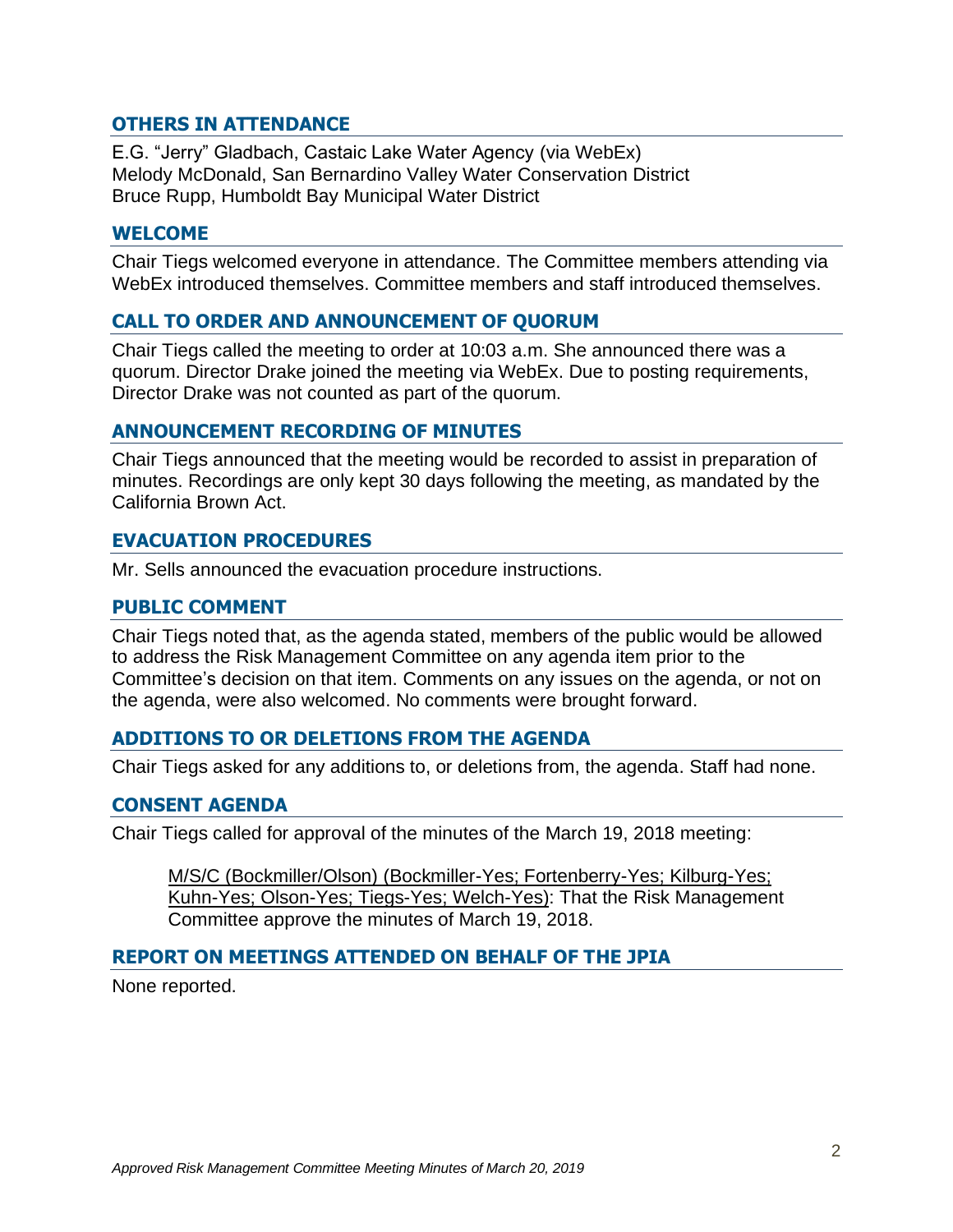# **H.R. LABOUNTY SAFETY AWARDS PROGRAM**

Ms. Barake stated that the program was strengthened in 2018 and continues to be very successful. The JPIA received better quality nominations as a result.

In fall 2018, 20 members received awards for their nominations. The program is linked to correspond with the following categories in the Commitment to Excellence Program: Office/Field Ergonomics; Vehicle Operations; and Slips, Trips, and Falls. A new category was added to create more participation in program reviews and corrective actions. Selected awards were highlighted during the fall ACWA JPIA Conference.

Risk advisors review the nominations as a group during staff meetings. Scoring criteria are used to determine eligibility. Advisors contact their district for more information if a nomination is incomplete. Ideas are being shared between districts and are available for review on the JPIA's website. The Risk Management Committee indicated that this is a very good program.

#### **PROPOSED RISK CONTROL GRANT PROGRAM**

A grant program was proposed to reinforce the focus in the Commitment to Excellence Program. The grant program allows for more strategic risk management program improvements initiated by district management.

To be eligible, members must participate in at least two pooled JPIA Programs (Liability, Property, or Workers' Compensation), they must sign the Commitment to Excellence agreement, and complete an application. Grant funds must apply to the coverage programs in which the member participates. Examples of grant ideas were reviewed with the Risk Management Committee for the Liability, Property, and Workers' Compensation programs.

The program will begin on October 1, 2019 and will end September 30, 2020. Funds of \$50,000 will be available for the program. Five grants will be awarded per program term. Up to \$10,000 would be reimbursed for after-the-fact expenses for eligible projects. The program will be highlighted at the Spring ACWA JPIA Conference.

M/S/C (Fortenberry/Bockmiller) (Bockmiller-Yes; Fortenberry-Yes; Kilburg-Yes; Kuhn-Yes; Olson-Yes; Tiegs-Yes; Welch-Yes): That the Risk Management Committee recommends that the Executive Committee approve the proposed Risk Control Grant Program.

#### **INJURY AND ILLNESS PREVENTION PROGAM**

Risk control advisors review member's Injury and Illness Prevention Programs (IIPP) for members in the Workers' Compensation Program during annual risk assessments. The IIPP reviews assist in implementing and maintaining effective safety and health programs. During the review, six questions are asked to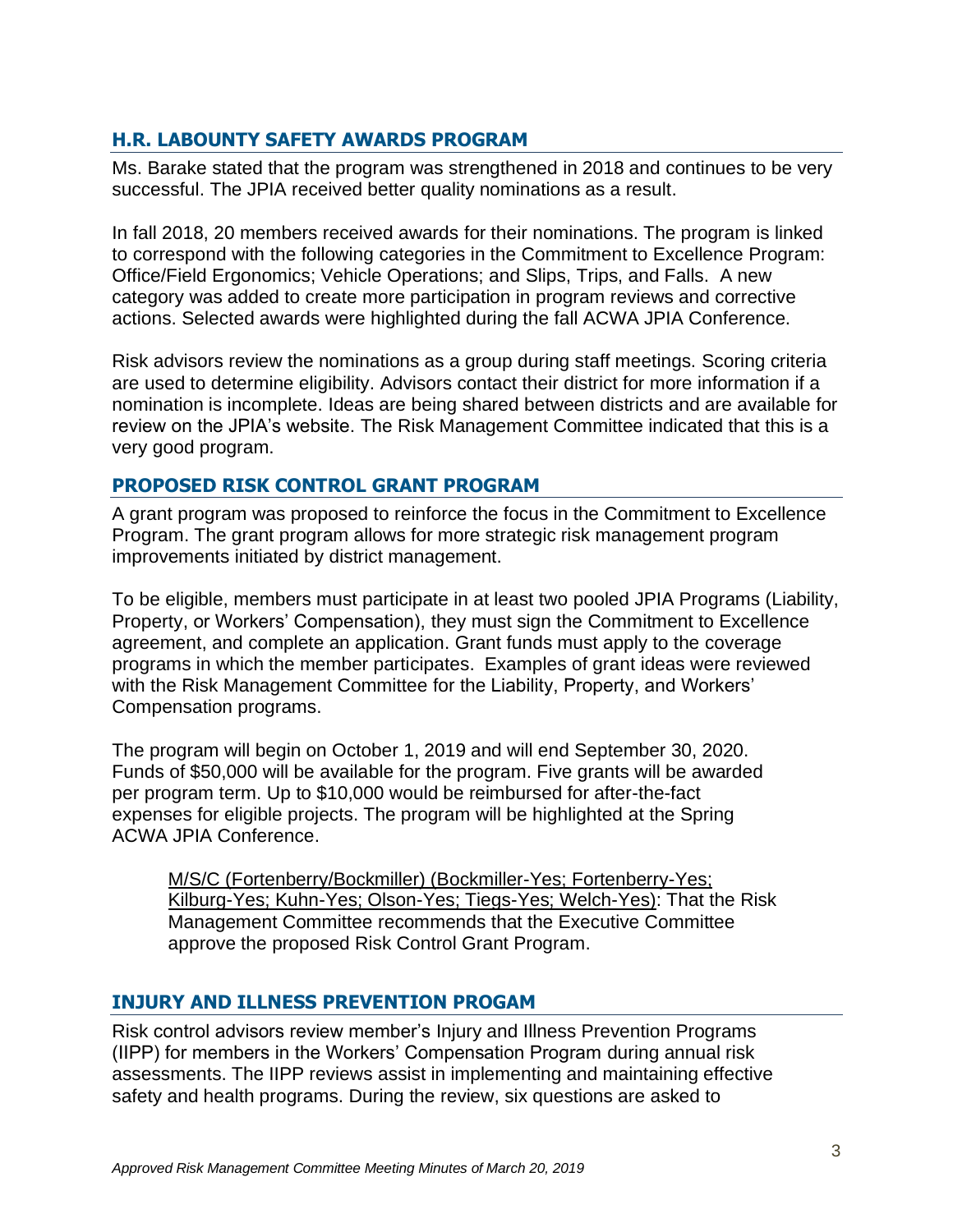determine the effectiveness of the member's IIPP. The review is meant to encourage the member to update their programs, and to ascertain where the member may need help. Members are encouraged to update their programs if it has been more than two years since the programs were revised. The review is not focused on regulatory compliance and is voluntary for the member. The review is tailored to the individual member and size of the district.

In the future, the "Effectiveness Questions" will be sent to members in advance of the meeting. In this way all districts will be able to prepare for the meeting. The response to the IIPP reviews has been positive.

#### **LOSS REPORTS**

Mr. Sells reviewed the losses in the Liability, Property, and Workers' Compensation Programs. The loss reports are reviewed monthly by Program. The lighter colored bars in the graphs represent reinsurance or excess insurance.

In the Liability Program in the 2013/14 year, there was a large claim for aerial spraying. In the 2015/16 year, there were several large claims in one year. In the 2016/17 year, the JPIA went from a \$2 million to a \$5 million-dollar retention. The Liability Program is very steady.

In the Property Program in the 2016/17 year, there were flooding claims in Northern California. The 2017/18 year had claims from wildfires. In 2018/19 there were more claims for wildfires, especially the Paradise, CA wildfire.

The Workers' Compensation Program is doing well with approximately 180 claims per year. The 2012/13 policy year had one large claim. The Program shows a steady decline in claims per \$1 million in payroll.

#### **RISK CONTROL DEPARTMENT STAFFING**

Ms. Thesing reported that three new employees were recently hired. Jesse Cota was introduced as the new Senior Risk Control Advisor in Southern California. This position is new; this is a large territory and the JPIA needed another advisor in Southern California.

Thor Benzing, Senior Risk Control Advisor, was hired in January 2019 to service part of Northern California. His territory runs from Monterey to the Humboldt area and south of Roseville.

Mathew Bunde, Senior Risk Control Advisor, started in February 2019. He will service members in the Central Valley.